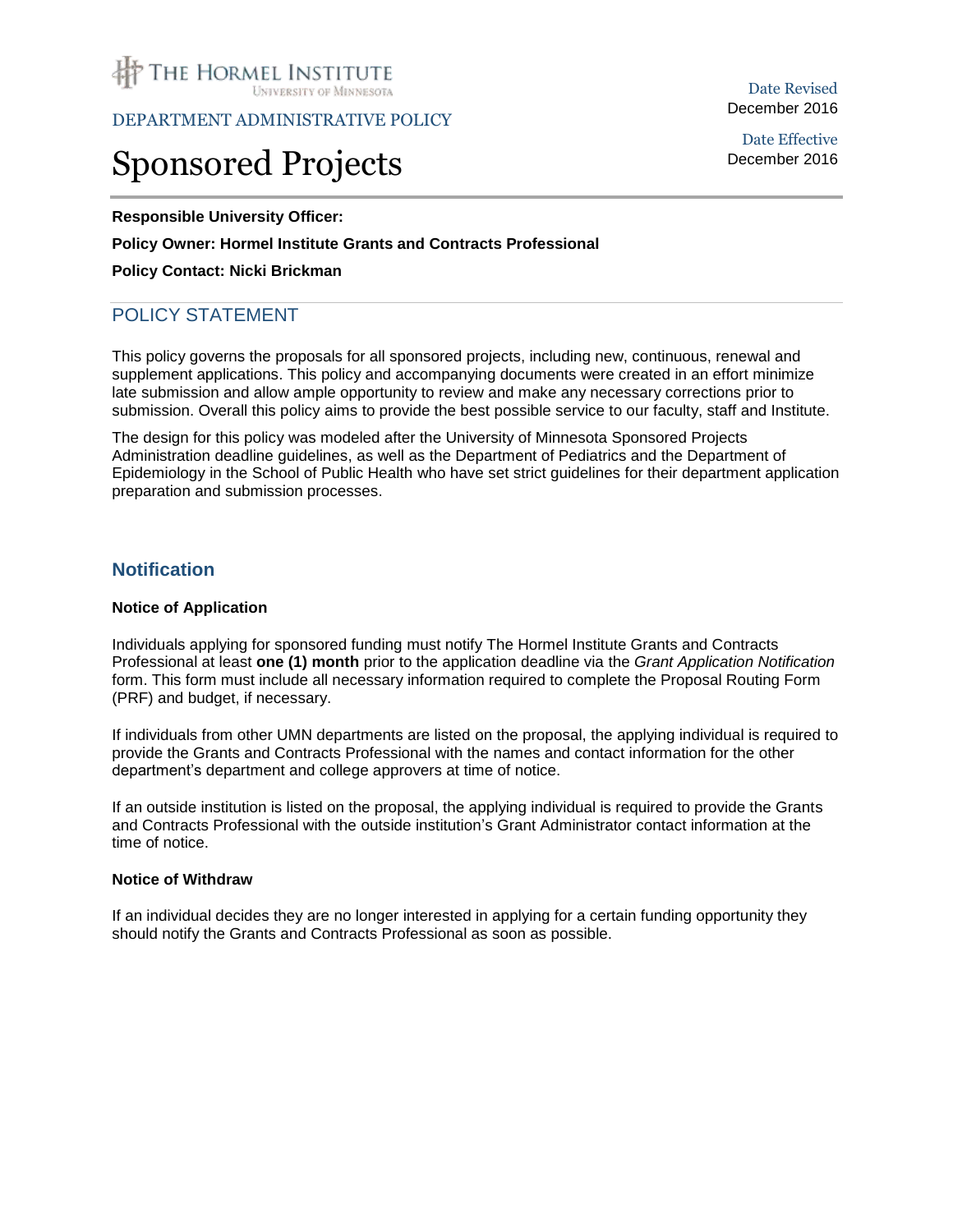# **Deadlines**

## **The Hormel Institute**

All completed application files and information are due to the Grants and Contracts Professional no less than **eight (8) business days** prior to the application deadline (or one (1) week prior to the SPA deadline).

## **Sponsored Projects Administration**

All completed applications and fully executed Proposal Routing Forms (PRF) are due to the UMN Sponsored Projects Administration (SPA) no less than **three (3) business days** prior to the application deadline. SPA has a Proposal Deadline policy in place, see *SPA Proposal Deadline Policy* in the Appendices for more information.

# **Example of Deadlines**

If the sponsor deadline is Friday, October 14th: Notification is due September 14th Notify the Grants and Contracts Professional by Tuesday, October 4<sup>th</sup> Application due to SPA by Tuesday, October 11th

# **Violations**

Violations to the deadline policy have been modeled after the University of Minnesota, Sponsored Projects Administration deadline policy and are as follows:

## **First Violation**

Email notification of violation will be sent to the applying individual and recorded.

## **Second Violation**

Email notification of violation will be sent to the applying individual and the individual's supervisor and recorded.

## **Third Violation**

Email notification of violation will be sent to the applying individual, the individual's supervisor, and Executive Leadership (see *Additional Contacts*) and recorded.

A third late violation will result in a discussion with the applying individual's supervisor the Grants and Contracts Professional and Executive Leadership and may lead to more serious consequences as determined by The Hormel Institute Executive Leadership and Grants and Contracts Professional.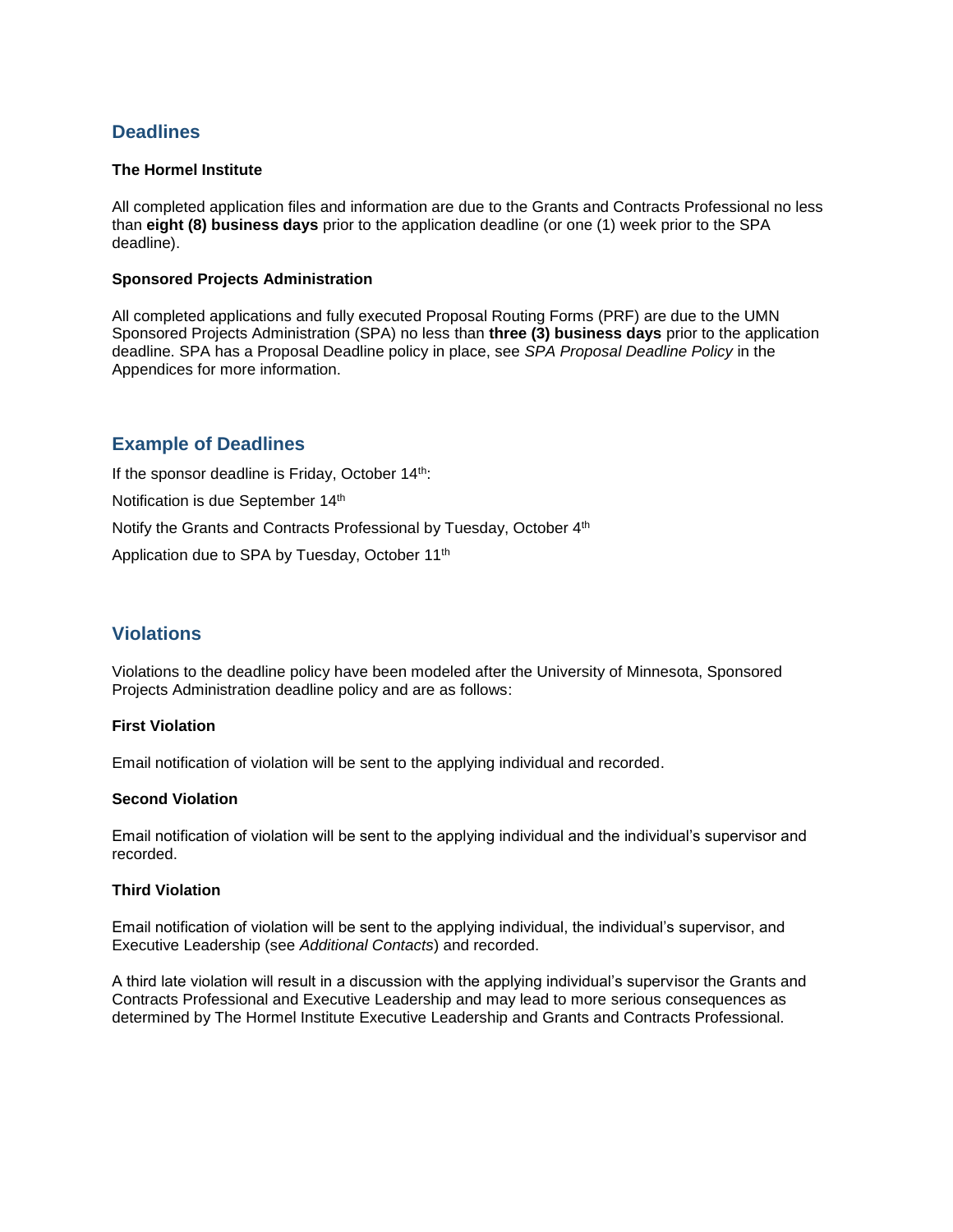# **Handling Late Submissions**

All proposals that meet the deadline will be processed first. All late submissions will be processed after on-time submissions are completed. Staff will do their best to submit late proposals but cannot guarantee that late proposals can be processed in time to meet a deadline. Late proposals allow less time to correct any errors or to handle system delays.

# **Exceptions/Emergency Situations**

Any request for special exception must be directed by the Grants and Contracts Professional to Executive Leadership and will be evaluated on a case by case basis at the discretion of Executive Leadership.

Emergency situations do not include international travel, travel delays, limited access to internet, staffing shortages or failure of subrecipients to return documents/proposals or provide information.

# REASON FOR POLICY

The objective of this policy and accompanying procedures and forms is to establish appropriate procedures for the application for sponsored funding at The Hormel Institute. This policy is an effort to reduce administrative burden and to comply with The Hormel Institute, University of Minnesota and sponsored agency requirements, through the communication of policy roles and responsibilities and the setting of expectations across The Hormel Institute.

## PROCEDURES

[Sponsored Projects Procedures](Grant%20Application%20Procedures.pdf)

FORMS/INSTRUCTIONS

[Grant Application Notification Form](https://umn.qualtrics.com/SE/?SID=SV_6nxflzE04gTeWHP)

## APPENDICES

[SPA Proposal Deadline Policy](http://www.research.umn.edu/ospa/documents/ProposalSubmission.html)

## FREQUENTLY ASKED QUESTIONS

There is no FAQ associated with this policy.

# ADDITIONAL CONTACTS

| <b>Subject</b>                           | <b>Contact</b>     | <b>Phone</b> | <b>Fax/Email</b>     |
|------------------------------------------|--------------------|--------------|----------------------|
| <b>Primary Contact</b>                   | <b>Name</b>        | <b>Phone</b> | <b>Fax/Email</b>     |
| <b>Grants and Contracts Professional</b> | Nicki Brickman     | 507-437-9605 | nbrickman@hi.umn.edu |
| <b>Executive Leadership</b>              | <b>Zigang Dong</b> | 507-437-9600 | zgdong@hi.umn.edu    |
| <b>Executive Leadership</b>              | Ann Bode           | 507-437-9615 | ambode@hi.umn.edu    |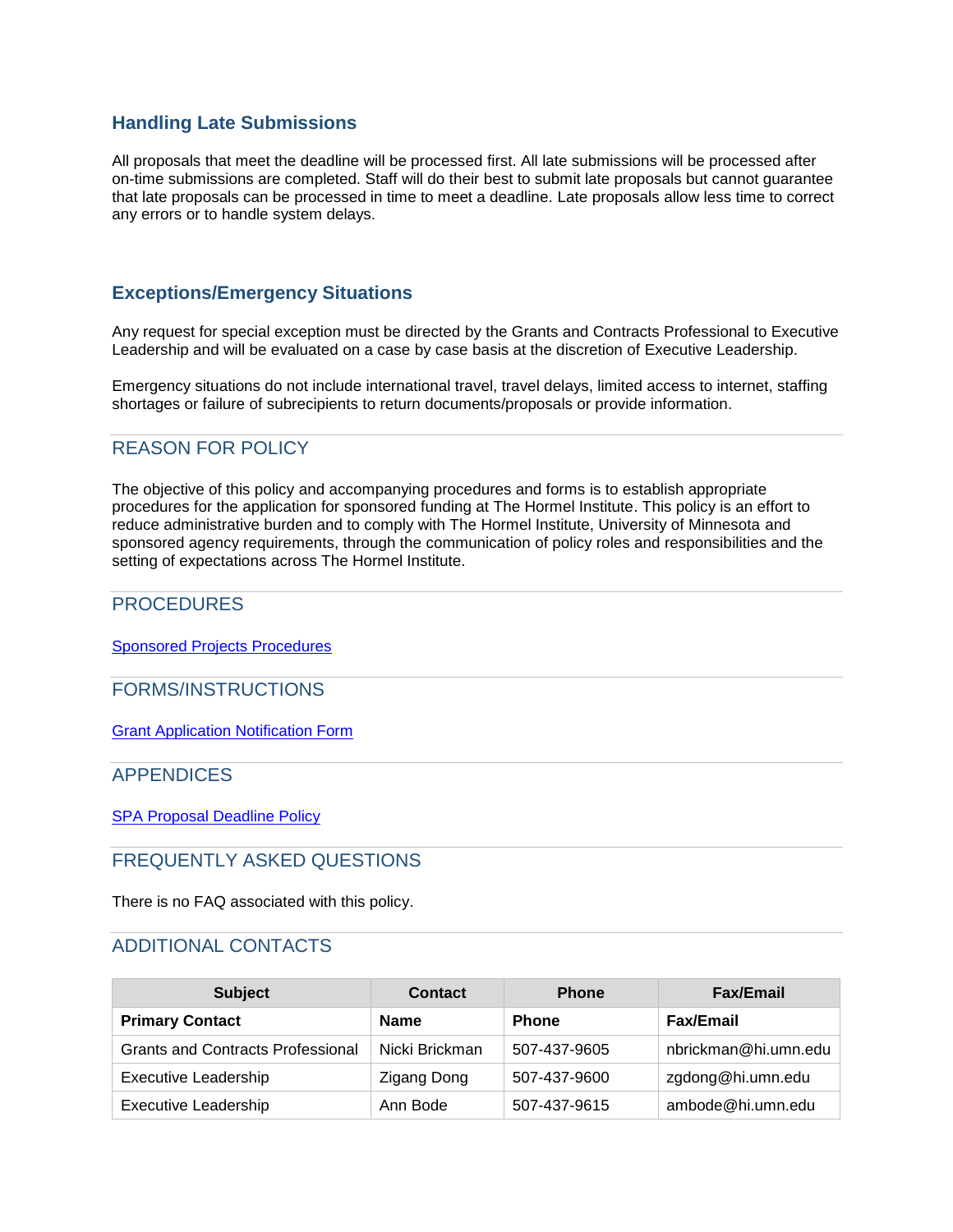# **DEFINITIONS**

## **Executive Leadership**

The Hormel Institute Director and Associate Director.

## **Grants and Contracts Professional**

Individual(s) appointed by The Hormel Institute to oversee the sponsored project application and award process.

#### **Proposal Routing Form (PRF)**

The PRF is used to obtain internal approvals necessary to submit an application for external research or training support and to gather information for the institutional proposal and award databases.

Faculty and staff prepare the PRF using the EGMS Web site (Electronic Grants Management System).

#### **Sponsored Projects Administration (SPA)**

SPA is the University of Minnesota system-wide office authorized to submit research proposals and receive awards from external sources on behalf of the Board of Regents of the University of Minnesota. SPA is also the fiduciary for the U on grant-related matters.

# **RESPONSIBILITIES**

#### **Applying Individual**

Applying individuals are responsible for:

Making sure they notify the Grants and Contracts Professional **one (1) month** in advance of the application deadline using the *Grant Application Notification* form. As well as including information for other department and outside institution contacts

Providing all necessary information, including but not limited to application files, application information, subaward contacts and files, collaborator information and UMN collaborator department and college approvers to the Grants and Contracts Professional at minimum **eight (8) days** prior to the sponsor deadline.

Reviewing and approving the PRF and final application in a timely manner in order to make the SPA deadline of **three (3) days** prior to the sponsor deadline.

Providing necessary changes as requested by SPA upon review of the submitted proposal prior to the sponsor deadline.

#### **Executive Leadership**

Executive Leadership is responsible for:

Meeting with individuals who can't abide by the sponsored projects deadline policy to determine necessary actions.

Evaluating exceptions to the Sponsored Projects Policy.